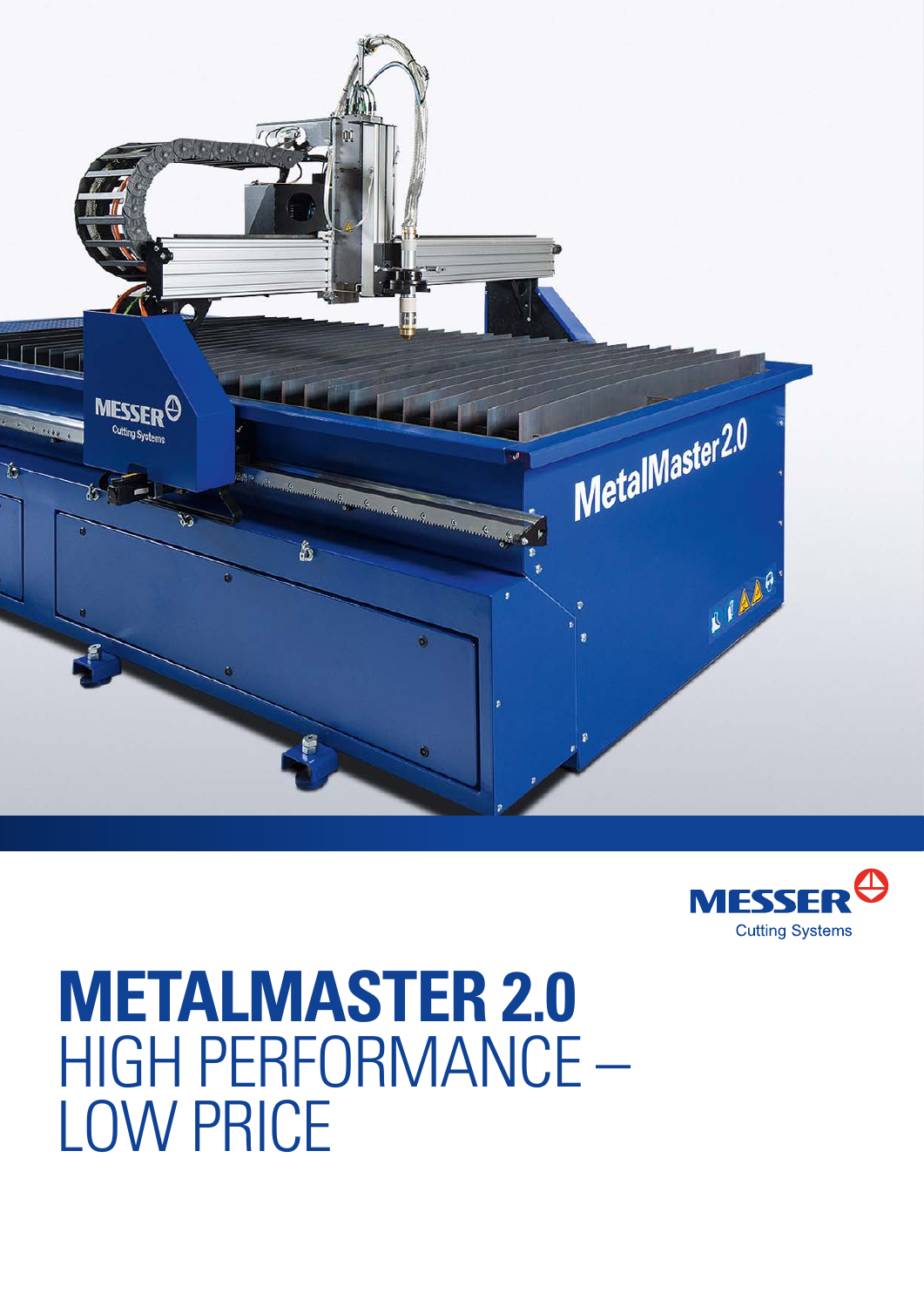## **METALMASTER 2.0**  HIGH PERFORMANCE – LOW PRICE



**The Global Control 2.0 guides you in all operations so you start cutting each job quickly and simply. If you need help, the support codes link you straight to us.**



**Precision Plasma cutting with automatic gas console allows Messer Hole Technology.**



**Optionally Oxyfuel cutting is also possible for heavier material.**

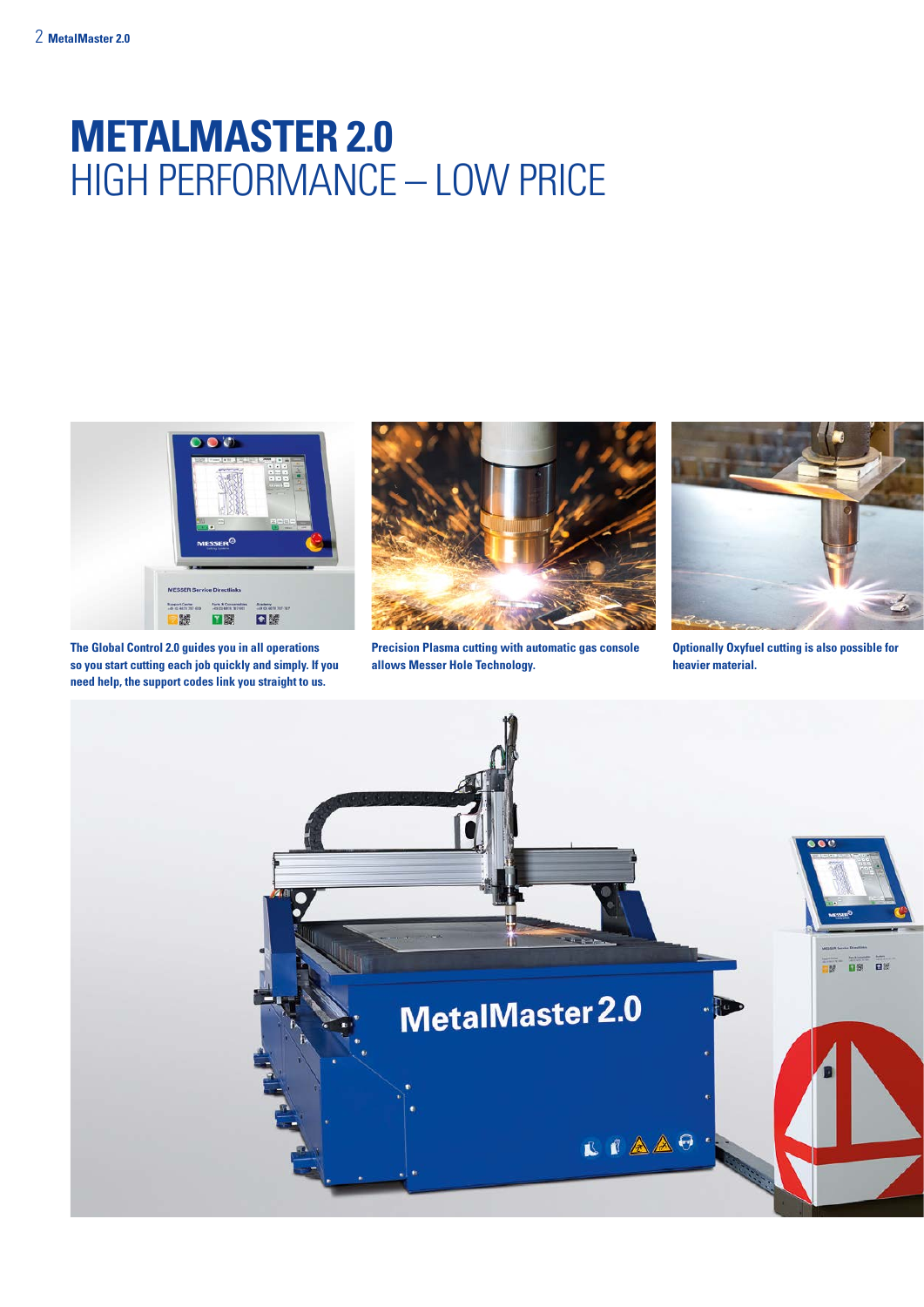## **leisten hohe Produktivität und Genauigkeit Leichtbauweise für hohe Schneidgeschwindigkeit und Best** MESSER KNOW-HOW – **Wartungsarme Konstruktion für langjährige - METALMASTER 2.0**  YOUR SUCCESS:

- Messer quality at a competitive price means unrivalled value for money
- Compact design reduces space requirements
- Positioning speed of 35 m/min reduces idle time between cuts
- High cutting speeds of up to 5 m/min possible (depending **furthermore, school and process)**
- For Plasma up to 50 mm<sup>\*</sup> and Oxyfuel up to 100 mm
- Free standing control console for ease of access and safe operation
- Easy access to the cutting bed from all sides permits quick and efficient unloading and reloading reducing idle time between plates
- Integrated fume extraction to meet all environmental standards for dust and fumes
- Specially designed slag trays for easy table cleaning and efficient extraction
- Global Control, the most user-friendly touch-screen control on the market means:
	- Easy operation, from loading program to cutting in only 3 steps
	- Modern, Windows<sup>®</sup> operating system so "future safe"
- SmartLifter SL100: stroke speed of 16 m/min so less than 0,5 seconds for full stroke
- Process optimisation for plasma gives higher productivity: saves up to 5 seconds per start
- Collision recognition (e.g. with tilted part) plus magnetic torch holder for plasma reduces risk of torch damage
- Reliable height control via arc-voltage control improves nozzle life and cut quality

\* depending on power supply



**The optional high frequency punch marker permits accurate marking of points and lines.**



∋